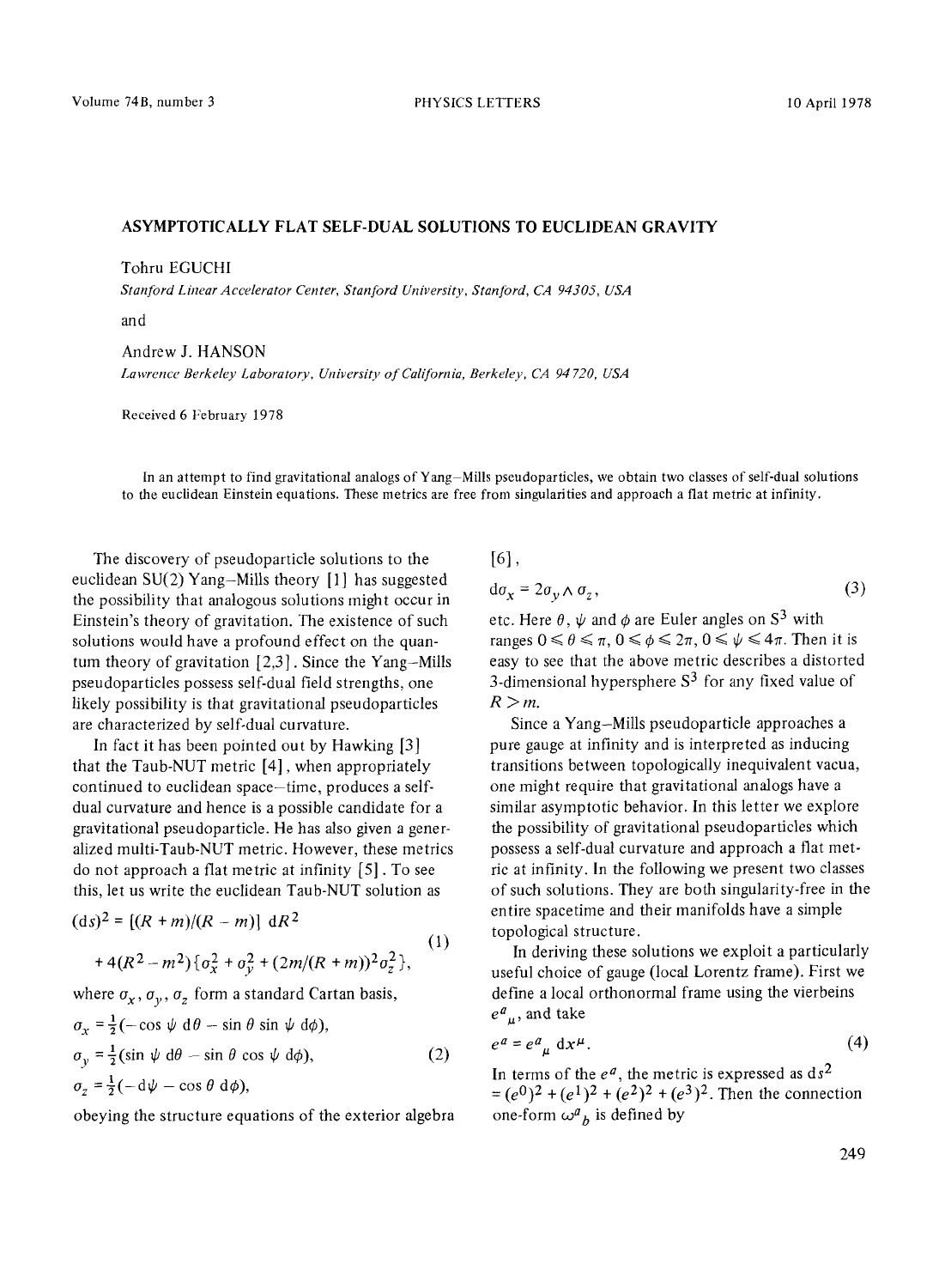Volume 74B, number 3 **PHYSICS LETTERS** 10 April 1978

$$
de^{a} = -\omega^{a}{}_{b} \wedge e^{b}, \quad \omega^{a}{}_{b} = -\omega^{b}{}_{a}.
$$
 (5)

Latin indices are raised and lowered by a fiat metric. Then we define the curvature two-form by

$$
R^a{}_b = d\omega^a{}_b + \omega^a{}_c \wedge \omega^c{}_b. \tag{6}
$$

Now we note that if  $\omega^a{}_b$  is self-dual,

$$
\omega^0{}_1 = -\omega^2{}_3,\tag{7}
$$

etc., then  $R^a{}_b$  is self-dual. This follows directly from the definition  $(6)$  of  $R^a{}_b$ . Since any self-dual curvature gives a vanishing Ricci tensor, any metric yielding a self-dual connection is a solution to the Einstein equation. On the other hand, it is easy to show that any self-dual curvature can be obtained, by a suitable change of gauge, from a metric yielding a self-dual connection  $+1$ . In this "self-dual gauge", the problem of finding a self-dual solution to the Einstein equation [7] is therefore reduced to one of finding self-dual connections and hence solving first-order differential equations generated by eq. (5). This is quite analogous to the Yang-Mills case [1].

In the following we consider two types of metrics having axial symmetry as in the Taub-NUT case  $\pm 2$ :

I: 
$$
(ds)^2 = f^2(r) dr^2 + r^2 g^2(r) (a_x^2 + a_y^2) + r^2 a_z^2
$$
, (8)

II: 
$$
(ds)^2 = f^2(r) dr^2 + r^2(\sigma_x^2 + \sigma_y^2) + r^2 g^2(r) \sigma_z^2
$$
. (9)

Here we consider these metrics directly in the euclidean space and do not regard them as a result of some continuation from the Minkowski regime. Asymptotic flatness requires that

$$
\lim_{r \to \infty} f(r) = \lim_{r \to \infty} g(r) = 1. \tag{10}
$$

Taking as our orthonormal frames

I: 
$$
e^a = (f(r) dr, rg(r)\sigma_x, rg(r)\sigma_y, ro_z),
$$
 (11)

II: 
$$
e^a = (f(r) dr, r\sigma_x, r\sigma_y, rg(r)\sigma_z),
$$
 (12)

- $*1$  The proof involves decomposing any given spin connection  $\omega^a{}_b$  into self-dual and anti-self-dual parts. If  $R^a{}_b$  is selfdual, the anti-self-dual part of  $\omega^a{}_b$  is a pure O(4) gauge transformation,  $\Lambda^a{}_c(\mathrm{d}\Lambda^{-1})^c{}_b$ , and can be gauged away.
- <sup>+2</sup> The spherically symmetric ansatz,  $ds^2 = f^2 dr^2 + r^2 g^2 (\sigma_x^2)$  $+\sigma_{\nu}^2 + \sigma_{z}^2$ ), leads to a trivially flat metric when we impose self-duality.

we find after some simple algebra that the self-duality of the connection implies

I: 
$$
g^2 = f(2g^2 - 1)
$$
,  $f = g(g + rg')$ , (13)

II: 
$$
fg = 1
$$
,  $f(2 - g^2) = g + rg'$ . (14)

Asymptotically flat solutions are given, respectively, by

I: 
$$
f(r) = \frac{1}{2} (1 + [1 - (a/r)^4]^{-1/2}),
$$
 (15)

$$
g(r) = \left\{ \frac{1}{2} (1 + [1 - (a/r)^4]^{1/2}) \right\}^{1/2},\tag{16}
$$

$$
H: g(r) = f^{-1}(r) = [1 - (a/r)^4]^{1/2}, \qquad (17)
$$

where  $a$  is an integration constant. The curvature components of case II are given by

$$
R^{0}{}_{1} = -R^{2}{}_{3} = -(2a^{4}/r^{6})(e^{0} \wedge e^{1} - e^{2} \wedge e^{3}),
$$
  
\n
$$
R^{0}{}_{2} = -R^{3}{}_{1} = -(2a^{4}/r^{6})(e^{0} \wedge e^{2} - e^{3} \wedge e^{1}),
$$
  
\n
$$
R^{0}{}_{3} = -R^{1}{}_{2} = +(4a^{4}/r^{6})(e^{0} \wedge e^{3} - e^{1} \wedge e^{2}).
$$
  
\n(18)

The curvatures for case I have the same algebraic form with the replacement

$$
2a^4/r^6 \to -a^4/2r^6g^6. \tag{19}
$$

Hence in both cases the curvatures are regular everywhere for  $r \ge a$  and fall off like  $1/r^6$  at infinity. For comparison, we note that the Taub-NUT curvature produced by eq. (1) is obtained by the replacement

$$
2a^4/r^6 \to m/(R+m)^3,\tag{20}
$$

and thus goes like  $1/R<sup>3</sup>$  at infinity.

The manifolds described by the above metrics have the topology  $R \times S^3$ . Although the metrics have an apparent singularity at  $r = a$ , it can be eliminated by a change of variable,

$$
u^2 = r^2(1 - (a/r)^4). \tag{21}
$$

For instance the solution II now takes the form

$$
(\mathrm{d}s)^2 = \mathrm{d}u^2/(1 + (a/r)^4)^2 + u^2 \sigma_z^2 + r^2 (\sigma_x^2 + \sigma_y^2). \tag{22}
$$

Our next task is to compute topological invariants of the manifold. Here, as in the Taub-NUT case [8], we have to be careful about possible contributions from the boundary of the manifold.

*A-genus* (axial anomaly). The Atiyah-Patodi-Singer theorem [9] gives the  $\hat{A}$ -genus of the manifold  $[r_1, r_2] \times S^3$  as